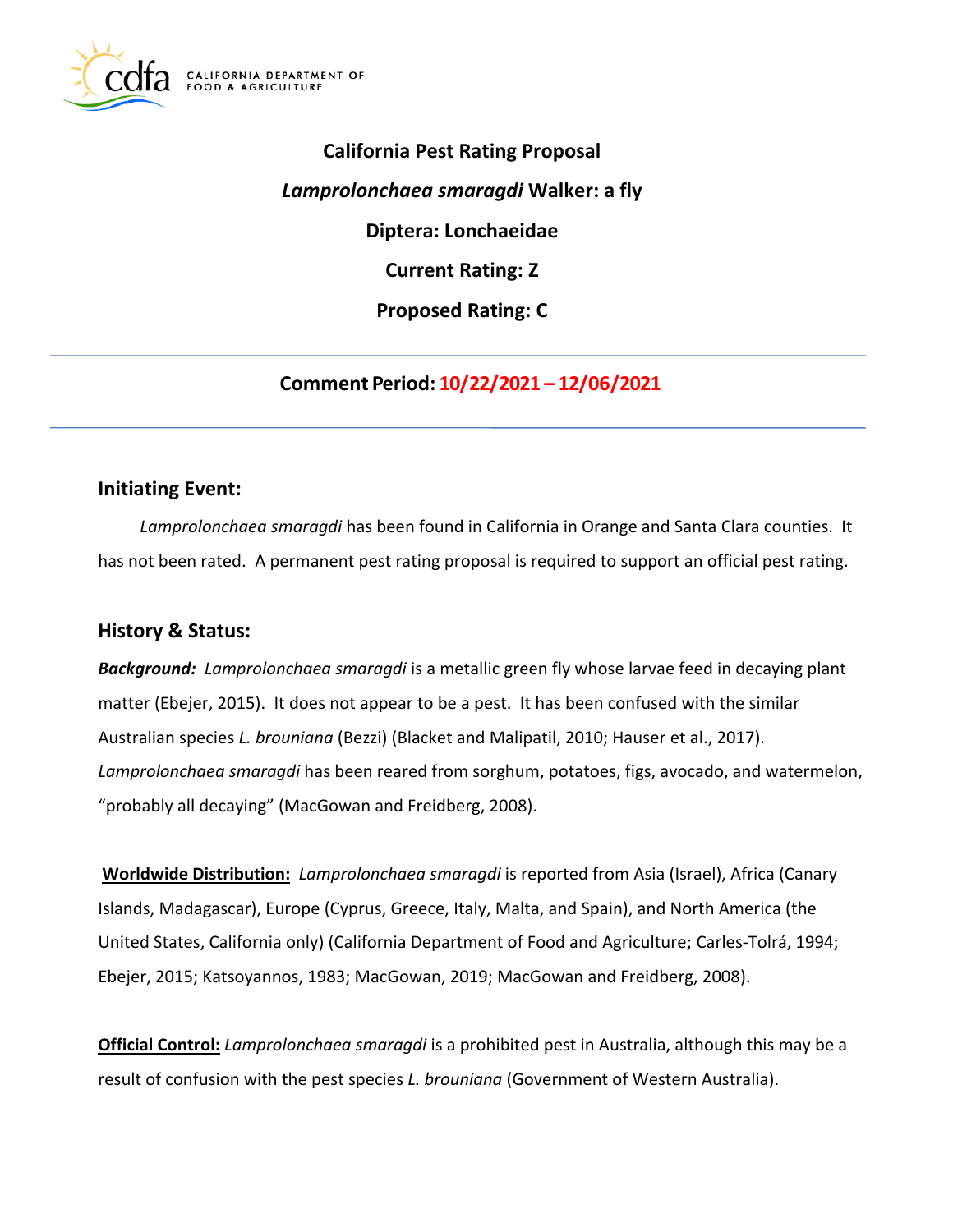

**California Distribution:** *Lamprolonchaea smaragdi* was found at a residence in Orange County in June 2021 and at a residence in Santa Clara County in August 2021 (California Department of Food and Agriculture). It was also reported in Los Angeles and San Diego counties (Hauser et al., 2017; iNaturalist).

**California Interceptions:** *Lamprolonchaea smaragdi* was intercepted on lemons from Arizona in 2019 (California Department of Food and Agriculture).

The risk *Lamprolonchaea smaragdi* poses to California is evaluated below.

## **Consequences of Introduction:**

- 1) **Climate/Host Interaction:** *Lamprolonchaea smaragdi* is reported to feed on a variety of rotting plant material, so suitable host material is likely lot a limiting factor in its potential distribution in California. It is already established in the San Francisco Bay Area and southern California. Therefore, *L. smaragdi* receives a **High (3)** in this category.
	- Low (1) Not likely to establish in California; or likely to establish in very limited areas.
	- Medium (2) may be able to establish in a larger but limited part of California.
	- **– High (3) likely to establish a widespread distribution in California.**
- 2) **Known Pest Host Range:** *Lamprolonchaea smaragdi* is reported to feed on a wide variety of rotting plant material. Therefore, it receives a **High (3)** in this category.
	- Low (1) has a very limited host range.
	- Medium (2) has a moderate host range.
	- **– High (3) has a wide host range.**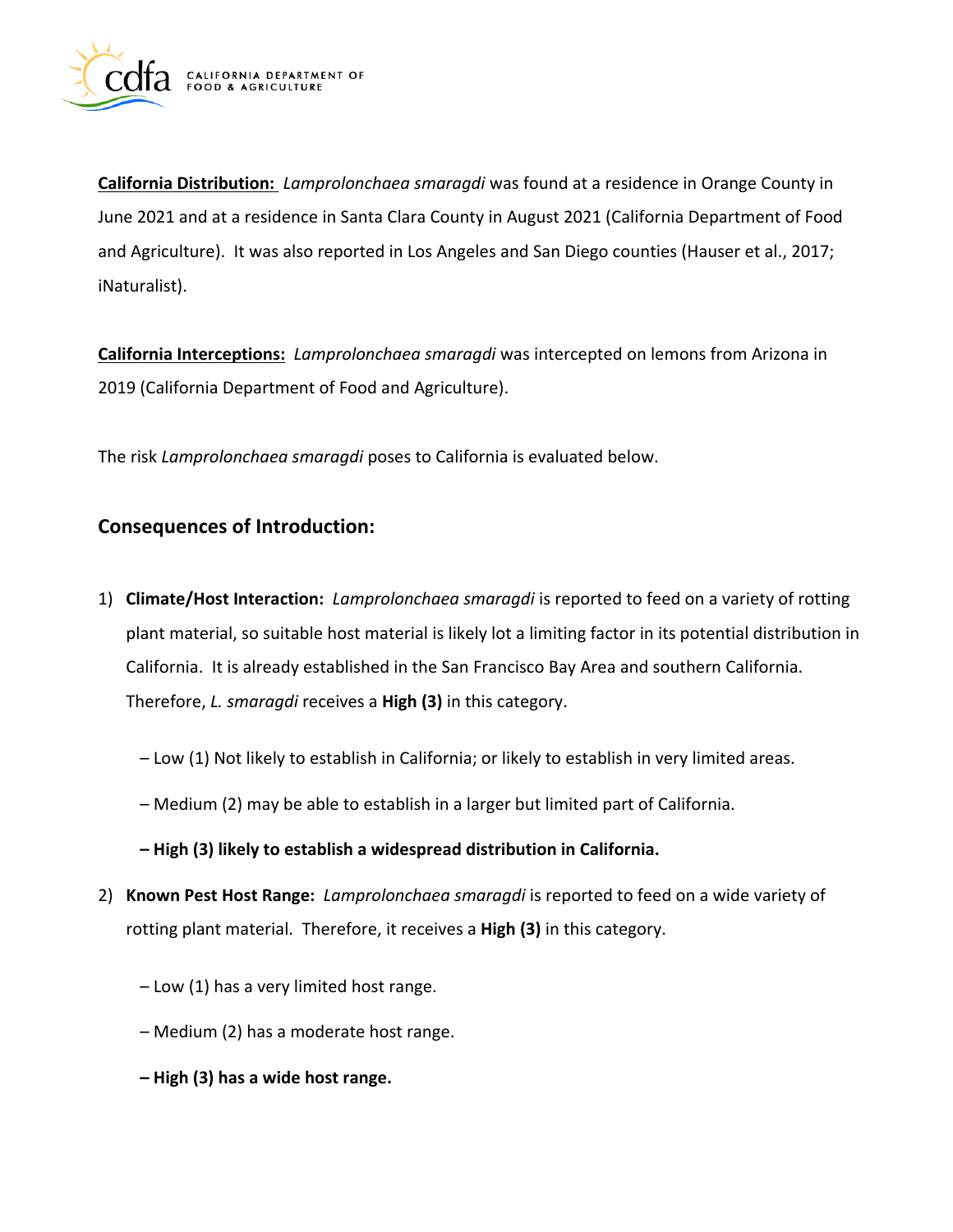

- 3) **Pest Reproductive and Dispersal Potential:** *Lamprolonchaea smaragdi* is capable of flight. In addition, it could be moved in infested plant material. Therefore, it receives a **Medium (2)** in this category.
	- Low (1) does not have high reproductive or dispersal potential.

## **– Medium (2) has either high reproductive or dispersal potential.**

- High (3) has both high reproduction and dispersal potential.
- 4) **Economic Impact**. *Lamprolonchaea smaragdi* is not known to attack fresh or living plant material and appears to feed only on rotting plant material. No reports were found of this fly causing damage to agriculture. At the present time, it appears to be a regulated pest in Australia, however. Therefore, it receives a **Low (1)** in this category.

#### **Economic Impact: C**

- A. The pest could lower crop yield.
- B. The pest could lower crop value (includes increasing crop production costs).

### **C. The pest could trigger the loss of markets (includes quarantines).**

- D. The pest could negatively change normal cultural practices.
- E. The pest can vector, or is vectored, by another pestiferous organism.
- F. The organism is injurious or poisonous to agriculturally important animals.
- G. The organism can interfere with the delivery or supply of water for agricultural uses.

#### **Economic Impact Score: Low**

- **– Low (1) causes 0 or 1 of these impacts.**
- Medium (2) causes 2 of these impacts.
- High (3) causes 3 or more of these impacts.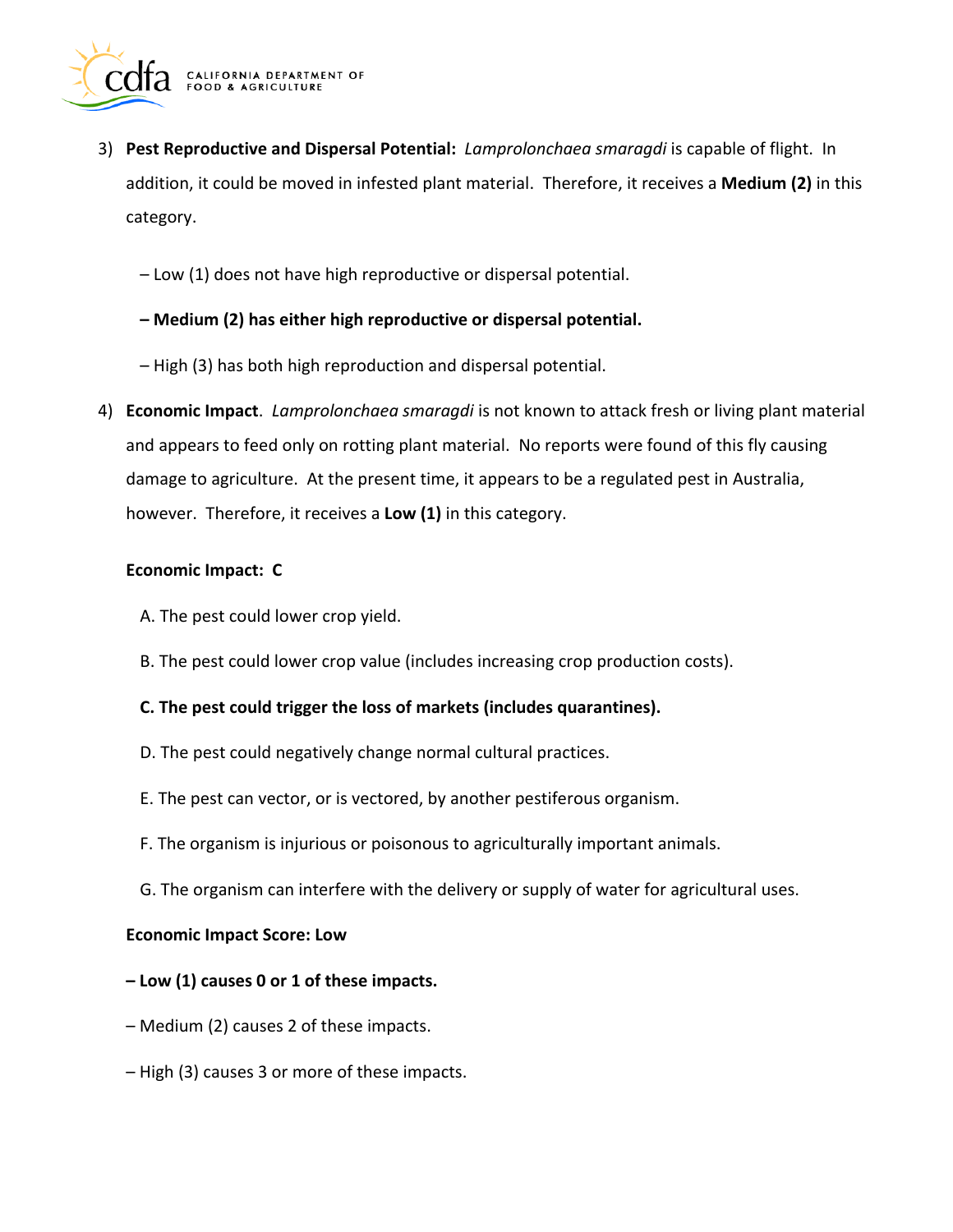

5) **Environmental Impact**. *Lamprolonchaea smaragdi* is not known to feed on living plant material. It does not appear likely to cause significant environmental impacts, although it could compete with native saprophagous insects. Therefore, it receives a **Low (1)** in this category.

#### **Environmental Impact:**

A. The pest could have a significant environmental impact such as lowering biodiversity, disrupting natural communities, or changing ecosystem processes.

B. The pest could directly affect threatened or endangered species.

C. The pest could impact threatened or endangered species by disrupting critical habitats.

D. The pest could trigger additional official or private treatment programs.

E. The pest significantly impacts cultural practices, home/urban gardening or ornamental plantings.

#### **Environmental Impact Score: Low (1)**

– Low (1) causes none of the above to occur.

– Medium (2) causes one of the above to occur.

### **– High (3) causes two or more of the above to occur.**

# **Consequences of Introduction to California for** *Lamprolonchaea smaragdi***: Medium**

### **(10)**

Add up the total score and include it here.

 $-Low = 5-8$  points

**–Medium = 9-12 points** 

 $-High = 13-15$  points

6) **Post Entry Distribution and Survey Information:** *Lamprolonchaea smaragdi* is established in Los Angeles, Orange, San Diego, and Santa Clara counties. It receives a **Medium (-2)** in this category.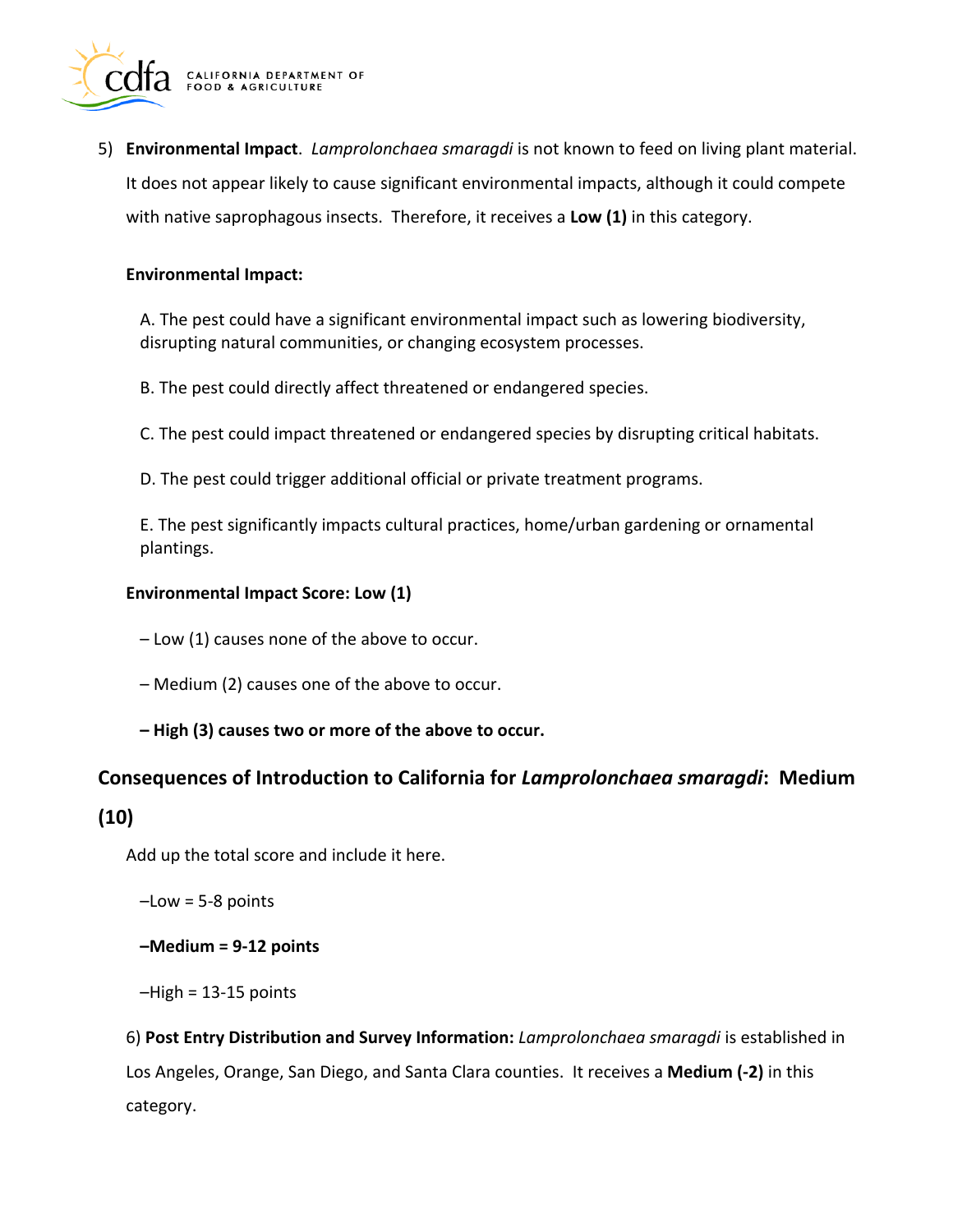

–Not established (0) Pest never detected in California, or known only from incursions.

–Low (-1) Pest has a localized distribution in California, or is established in one suitable climate/host area (region).

**–Medium (-2) Pest is widespread in California but not fully established in the endangered area, or pest established in two contiguous suitable climate/host areas.** 

–High (-3) Pest has fully established in the endangered area, or pest is reported in more than two contiguous or non-contiguous suitable climate/host areas.

## **Final Score:**

7) The final score is the consequences of introduction score minus the post entry distribution and survey information score: Low (8)

# **Uncertainty:**

There is low uncertainty regarding this pest rating proposal.

# **Conclusion and Rating Justification:**

*Lamprolonchaea smaragdi* is a fly that appears to be limited to rotting plant material. It is already established in California. For these reasons, a C rating is justified.

# **References:**

Blacket, M. J. and Malipatil, M. B. 2010. Redescription of the Australian metallic-green tomato fly, *Lamprolonchaea brouniana* (Bezzi) (Diptera: Lonchaeidae), with notes on the Australian *Lamprolonchaea* fauna. Zootaxa 2670-31-51.

California Department of Food and Agriculture. Pest and damage record database. Accessed October 6, 2021: <https://pdr.cdfa.ca.gov/PDR/pdrmainmenu.aspx>

Carles-Tolrá, M. 1994. Lista preliminar de 34 familias de Dípteros acalípteros de Cataluña (España) (Diptera, Acalyptrata). Sessió Conjunta d'Entomologia 8:17-28.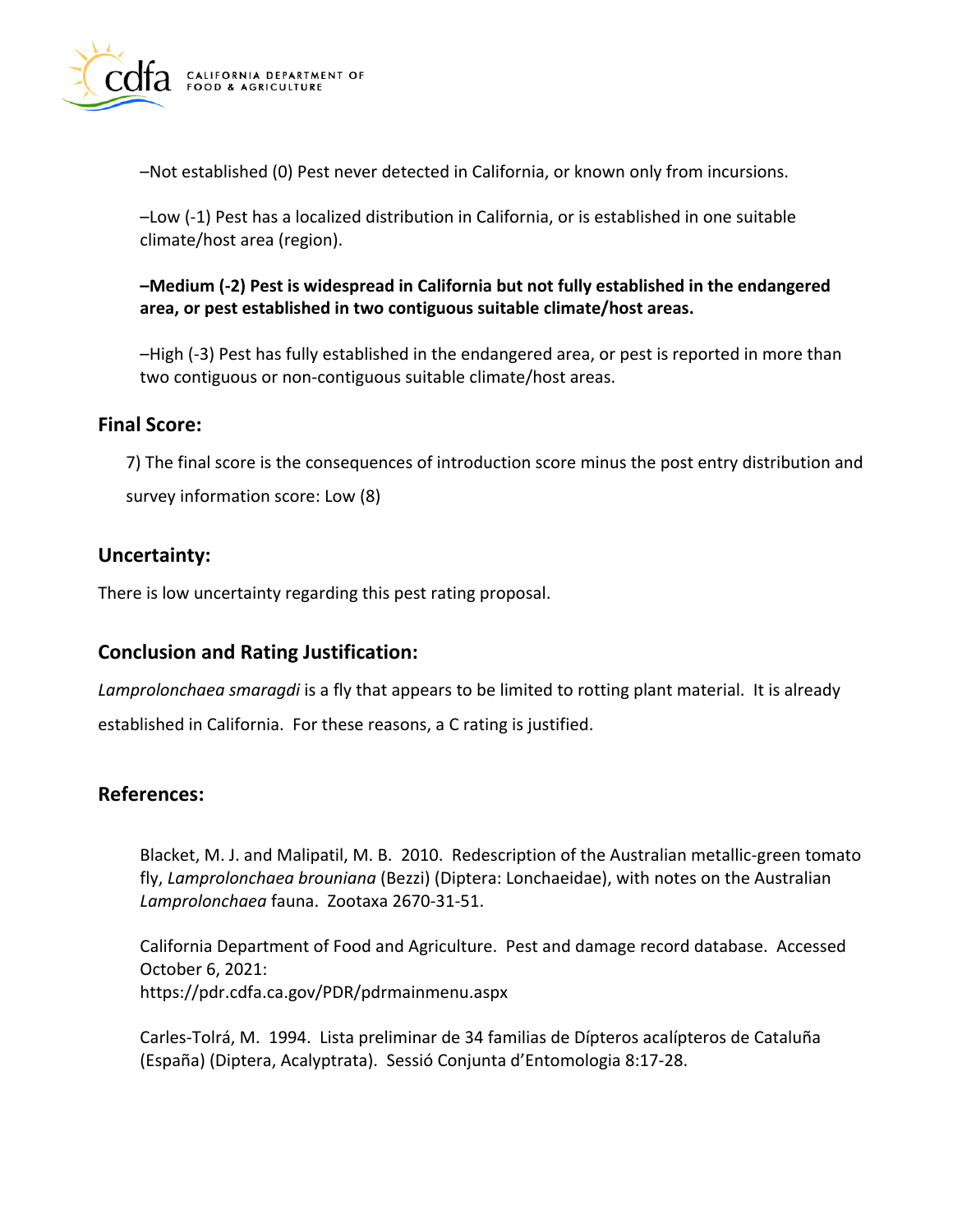

Ebejer, M. J. 2015. The picture-winged flies and related families (Diptera, Tephritoidea) of the Maltese Islands. Bulletin of the Entomological Society of Malta 7:73-91.

Government of Western Australia. *Lamprolonchaea smaragdi* (Walker, 1849). Accessed October 8, 2021: <https://www.agric.wa.gov.au/organisms/92100>

Hauser, M., Hogue, J. N., and Fiesler, E. 2017. *Lamprolonchaea smaragdi* (Walker, 1849) (Diptera: Lonchaeidae) newly established in Los Angeles County, California: first record for North America. The Pan-Pacific Entomologist 93:61-64.

iNaturalist. Accessed October 11, 2021: <www.inaturalist.org>

Katsoyannos, B. I. 1983. Swarming of *Lamprolonchaea smaragdi* (Walker), (Diptera, Lonchaeidae) and a few other Diptera observed in Chios, Greece. Mitteilungen der Schweizerischen Entomologischen Gesellschaft 56:183-185.

MacGowan, I. 2019. New species of Lonchaeidae (Diptera: Schizophrenia) from Madagascar. Israeli Journal of Entomology 49:223-242.

MacGowan, I. and Freidberg, A. 2008. The Lonchaeidae (Diptera) of Israel, with descriptions of three new species. Israeli Journal of Entomology 38:61-92.

### **Responsible Party:**

Kyle Beucke, 1220 N Street, Sacramento, CA 95814, 916-698-3034, [permits\[@\]cdfa.ca.gov](https://permits[@]cdfa.ca.gov) 

# **\*Comment Period: 10/22/2021 – 12/06/2021**

### **\*NOTE:**

You must be registered and logged in to post a comment. If you have registered and have not received the registration confirmation, please contact us at [permits\[@\]cdfa.ca.gov](https://permits[@]cdfa.ca.gov).

## **Comment Format:**

❖ Comments should refer to the appropriate California Pest Rating Proposal Form subsection(s) being commented on, as shown below.

#### **Example Comment:**

Consequences of Introduction: 1. Climate/Host Interaction: [Your comment that relates to "Climate/Host Interaction" here.]